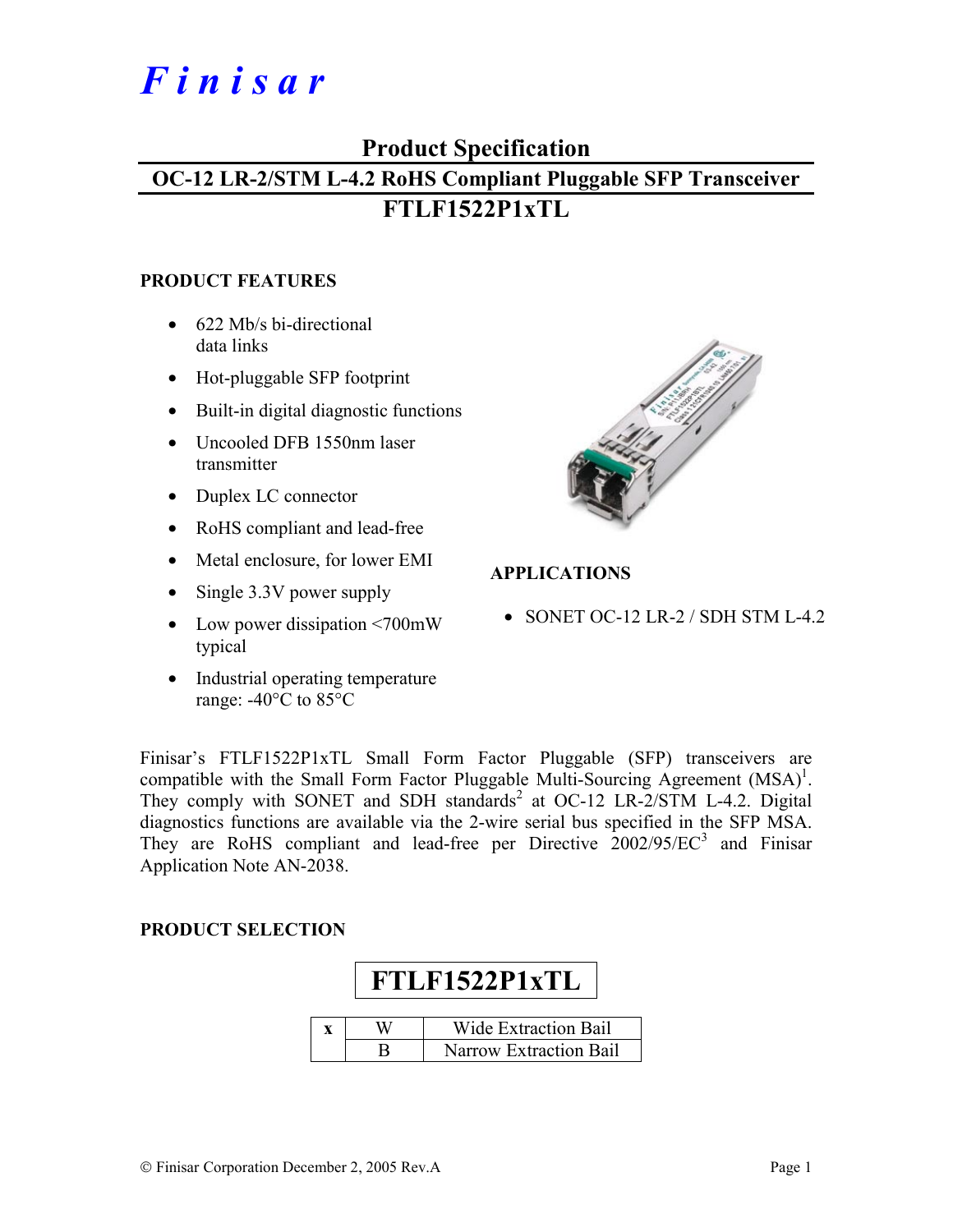| Pin            | <b>Symbol</b>         | <b>Name/Description</b>                                        | Ref. |
|----------------|-----------------------|----------------------------------------------------------------|------|
|                | $\rm V_{EET}$         | Transmitter Ground (Common with Receiver Ground)               |      |
| $\overline{2}$ | $T_{FAULT}$           | Transmitter Fault. Not supported.                              |      |
| 3              | $T_{\rm DIS}$         | Transmitter Disable. Laser output disabled on high or open.    | 2    |
| 4              | $MOD$ $DEF(2)$        | Module Definition 2. Data line for Serial ID.                  | 3    |
| 5              | $MOD$ DEF $(1)$       | Module Definition 1. Clock line for Serial ID.                 | 3    |
| 6              | $MOD$ $DEF(0)$        | Module Definition 0. Grounded within the module.               | 3    |
| 7              | Rate Select           | No connection required                                         | 4    |
| 8              | <b>LOS</b>            | Loss of Signal indication. Logic 0 indicates normal operation. | 5    |
| 9              | $\rm V_{EER}$         | Receiver Ground (Common with Transmitter Ground)               |      |
| 10             | $\rm V_{EER}$         | Receiver Ground (Common with Transmitter Ground)               |      |
| 11             | $\rm V_{EER}$         | Receiver Ground (Common with Transmitter Ground)               |      |
| 12             | RD-                   | Receiver Inverted DATA out. AC Coupled.                        |      |
| 13             | $RD+$                 | Receiver Non-inverted DATA out. AC Coupled.                    |      |
| 14             | $\rm V_{EER}$         | Receiver Ground (Common with Transmitter Ground)               |      |
| 15             | $V_{\underline{CCR}}$ | Receiver Power Supply                                          |      |
| 16             | $V_{CCT}$             | <b>Transmitter Power Supply</b>                                |      |
| 17             | $\rm V_{EET}$         | Transmitter Ground (Common with Receiver Ground)               |      |
| 18             | $TD+$                 | Transmitter Non-Inverted DATA in. AC Coupled.                  |      |
| 19             | TD-                   | Transmitter Inverted DATA in. AC Coupled.                      |      |
| 20             | $V_{EET}$             | Transmitter Ground (Common with Receiver Ground)               |      |

#### **I. Pin Descriptions**

Notes:

1. Circuit ground is internally isolated from chassis ground.

- 2. Laser output disabled on  $T_{DIS} > 2.0V$  or open, enabled on  $T_{DIS} < 0.8V$ .
- 3. Should be pulled up with 4.7k 10kohms on host board to a voltage between 2.0V and 3.5V. MOD DEF(0) pulls line low to indicate module is plugged in.
- 4. Finisar FTLF1522P1xTL transceivers operate without active control.
- 5. LOS is open collector output. Should be pulled up with 4.7k 10kohms on host board to a voltage between 2.0V and 3.5V. Logic 0 indicates normal operation; logic 1 indicates loss of signal.



**Pinout of Connector Block on Host Board**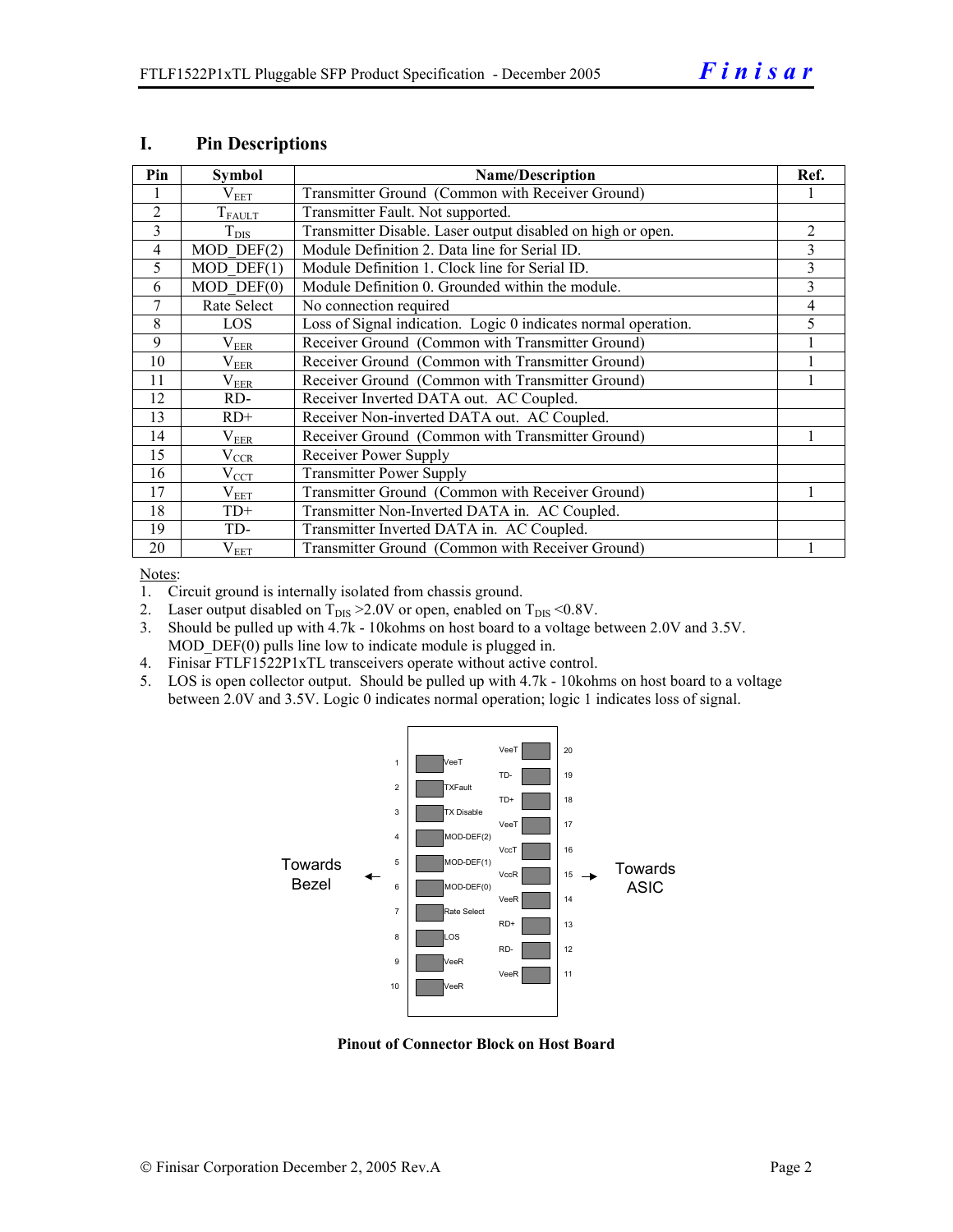#### **II. Absolute Maximum Ratings**

| <b>Parameter</b>                  | <b>Symbol</b> | Min    | Tvp | Max | Unit          | Ref. |
|-----------------------------------|---------------|--------|-----|-----|---------------|------|
| Maximum Supply Voltage            | Vcc           | $-0.5$ |     |     |               |      |
| Storage Temperature               |               | $-40$  |     | 100 | $\circ$       |      |
| <b>Case Operating Temperature</b> | m<br>OP.      | $-40$  |     |     | $\sim$        |      |
| <b>Relative Humidity</b>          | RН            |        |     |     | $\frac{0}{0}$ |      |

#### **III.** Electrical Characteristics ( $T_{OP}$  = -40 to 85 °C,  $V_{CC}$  = 3.10 to 3.50 Volts)

| <b>Parameter</b>                    | <b>Symbol</b>          | Min         | <b>Typ</b> | Max          | Unit    | Ref.           |
|-------------------------------------|------------------------|-------------|------------|--------------|---------|----------------|
| <b>Supply Voltage</b>               | Vcc                    | 3.10        |            | 3.50         |         |                |
| <b>Supply Current</b>               | Icc                    |             |            | 300          | mA      |                |
| <b>Transmitter</b>                  |                        |             |            |              |         |                |
| Input differential impedance        | $R_{in}$               |             | 100        |              | Ω       | $\overline{2}$ |
| Single ended data input swing       | Vin, pp                | 250         |            | 1200         | mV      |                |
| Transmit Disable Voltage            | $\rm V_{D}$            | $Vec-1.3$   |            | Vcc          | V       |                |
| Transmit Enable Voltage             | $\rm V_{EN}$           | Vee         |            | $Vee+0.8$    | V       | 3              |
| <b>Transmit Disable Assert Time</b> |                        |             |            | 10           | $\mu$ s |                |
| Receiver                            |                        |             |            |              |         |                |
| Single ended data output swing      | Vout, pp               | 300         | 400        | 800          | mV      | $\overline{4}$ |
| Data rise/fall time                 | t,                     |             | 150        | 300          | ps      | 5              |
| <b>LOS</b> Fault                    | $V_{\text{LOS}}$ fault | $Vec - 0.5$ |            | $Vec_{HOST}$ | V       | 6              |
| <b>LOS Normal</b>                   | $V_{LOS\,norm}$        | Vee         |            | $Vee+0.5$    | V       | 6              |
| Power Supply Rejection              | <b>PSR</b>             | 100         |            |              | mVpp    | 7              |

Notes:

- 1. Non condensing.
- 2. AC coupled.
- 3. Or open circuit.
- 4. Into 100 ohm differential termination.
- 5.  $20 80 \%$
- 6. Loss Of Signal is LVTTL. Logic 0 indicates normal operation; logic 1 indicates no signal detected.
- 7. All transceiver specifications are compliant with a power supply sinusoidal modulation of 20 Hz to 1.5 MHz up to specified value applied through the power supply filtering network shown on page 23 of the Small Form-factor Pluggable (SFP) Transceiver MultiSource Agreement (MSA), September 14, 2000.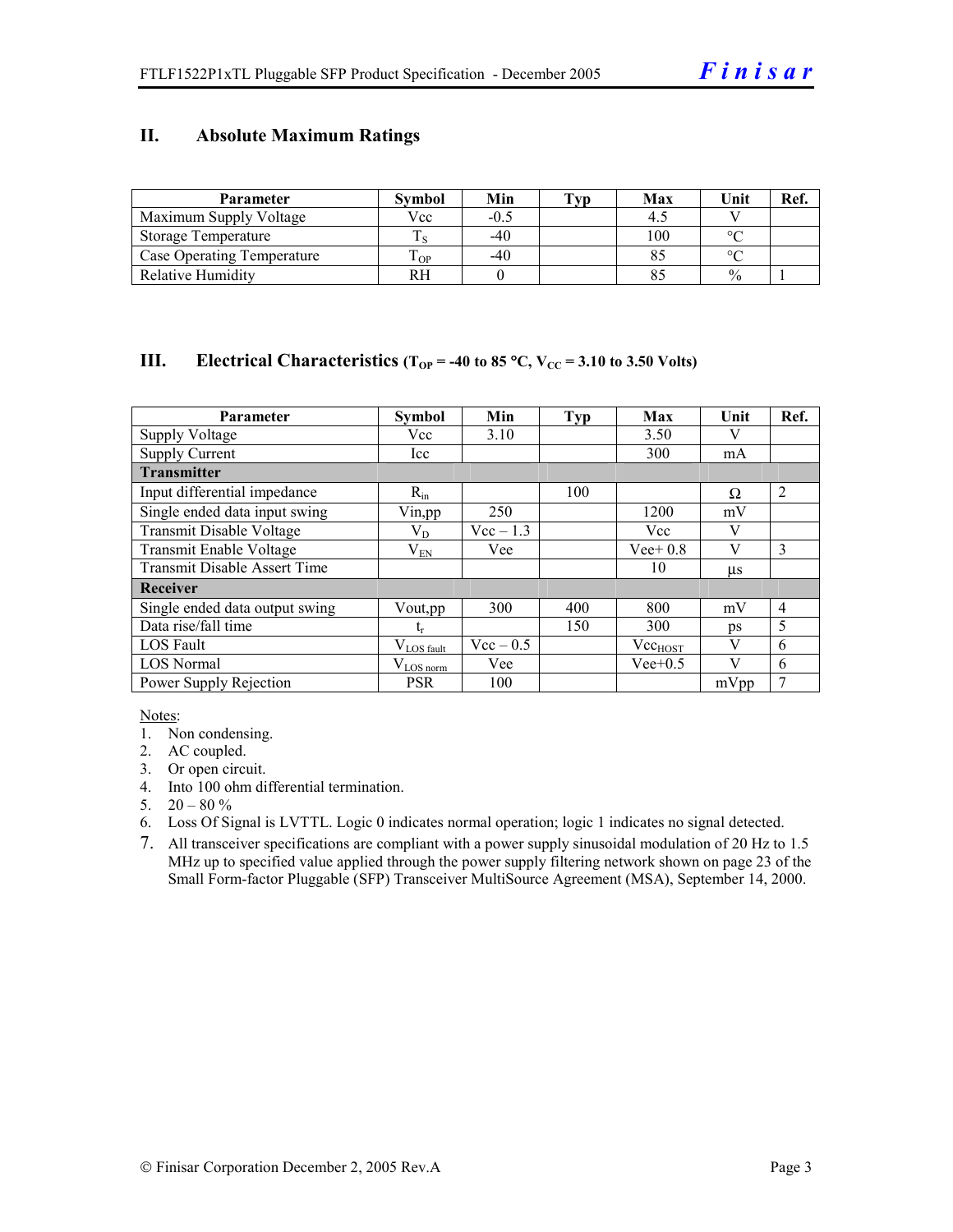| Parameter                        | <b>Symbol</b>     | Min   | Typ | Max            | Unit       | Ref.           |  |
|----------------------------------|-------------------|-------|-----|----------------|------------|----------------|--|
| <b>Transmitter</b>               |                   |       |     |                |            |                |  |
| Output Opt. Pwr: 9/125 SMF       | $P_{OUT}$         | $-3$  |     | $\overline{2}$ | dBm        | 1              |  |
| Optical Wavelength               | λ                 | 1480  |     | 1580           | nm         |                |  |
| Spectral Width (-20 dB)          | $\sigma$          |       |     |                | nm         |                |  |
| <b>Optical Extinction Ratio</b>  | ER                | 10    |     |                | dB         |                |  |
| Optical Rise/Fall Time           | $t_r / t_f$       |       |     | 300            | $\n  DS\n$ | $\overline{2}$ |  |
| <b>Relative Intensity Noise</b>  | <b>RIN</b>        |       |     | $-120$         | dB/Hz      |                |  |
| Generated Jitter (peak to peak)  | $J_{TX}p-p$       |       |     | 0.07           | UI         | 3              |  |
| Generated Jitter (rms)           | $J_{TX}$ rms      |       |     | 0.007          | UI         | 3              |  |
| Mask Margin                      |                   |       | 20% |                |            |                |  |
| <b>Receiver</b>                  |                   |       |     |                |            |                |  |
| Average Rx Sensitivity           | $R_{SENS1}$       | $-28$ |     | $-8$           | dBm        | 4              |  |
| Maximum Input Power              | $P_{\text{MAX}}$  | $-8$  |     |                | dBm        |                |  |
| <b>Optical Center Wavelength</b> | $\lambda_{\rm C}$ | 1260  |     | 1600           | nm         |                |  |
| LOS De-Assert                    | LOS <sub>D</sub>  |       |     | $-28$          | dBm        |                |  |
| <b>LOS</b> Assert                | LOS <sub>A</sub>  | -45   |     |                | dBm        |                |  |
| <b>LOS Hysteresis</b>            |                   | 0.5   |     |                | dB         |                |  |
| Max Receiver Reflectance         | $Rx_R$            |       |     | $-27$          | dB         |                |  |

#### **IV.** Optical Characteristics ( $T_{OP}$  = -40 to 85 °C,  $V_{CC}$  = 3.10 to 3.50 Volts)

Notes:

1. Class 1 Laser Safety per FDA/CDRH and EN (IEC) 60825 regulations.

2. Unfiltered, 20-80%

- 3. Jitter measurements taken using Agilent OMNIBERT 718 in accordance with GR-253.
- 4. With worst-case extinction ratio. Measured with a PRBS  $2^{23}$ -1 test pattern.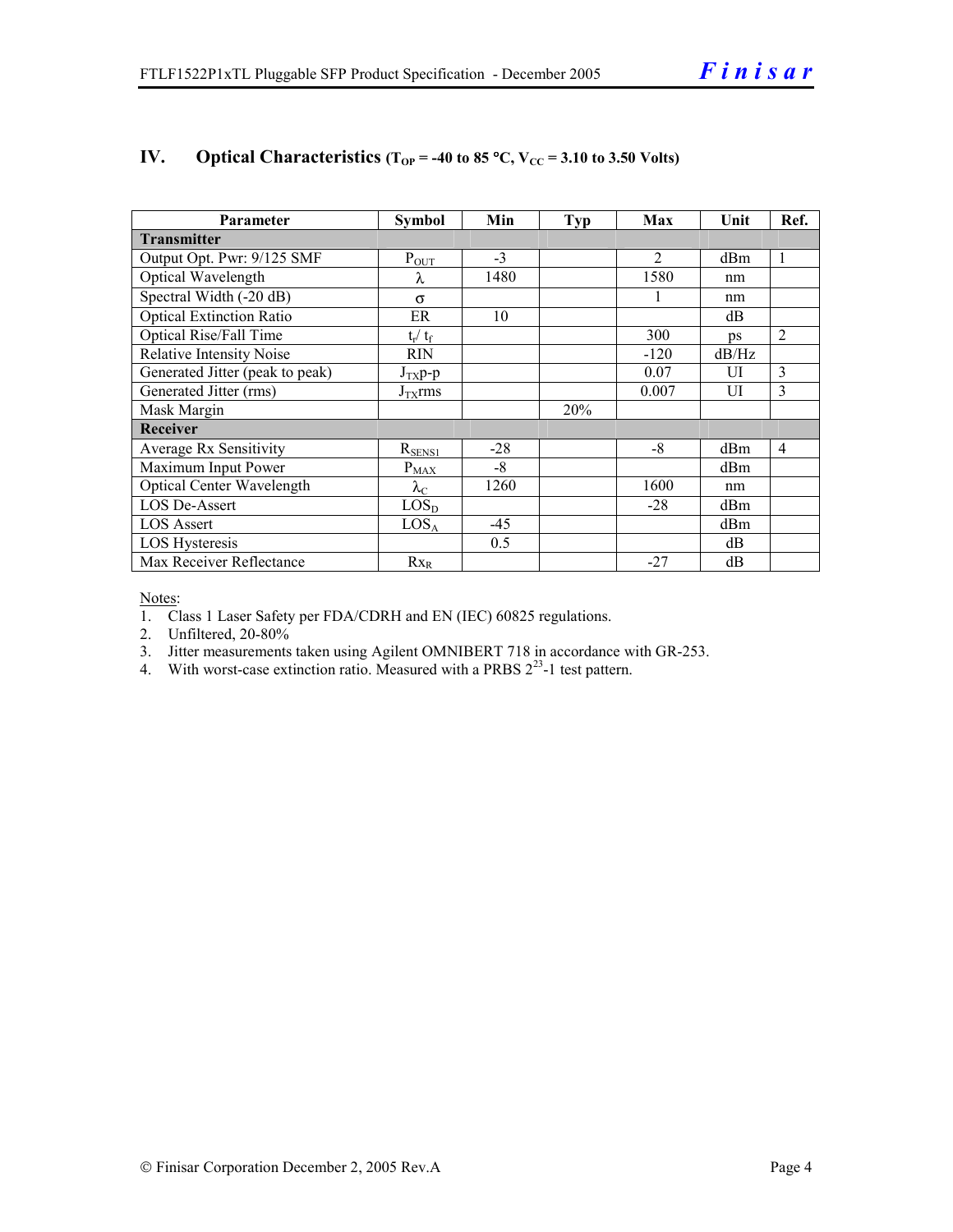#### **V. General Specifications**

| <b>Parameter</b>              | <b>Symbol</b> | Min | $\mathbf{Typ}$ | Max        | <b>Units</b> | Ref. |
|-------------------------------|---------------|-----|----------------|------------|--------------|------|
| Data Rate                     | BR            | 622 |                | 622        | Mb/sec       |      |
| <b>Bit Error Rate</b>         | <b>BER</b>    |     |                | $10^{-12}$ |              |      |
| Max. Supported Link Length on | $L_{MAX4}$    |     | 80             |            | km           |      |
| $9/125$ µm SMF @ OC-12        |               |     |                |            |              |      |

Notes:

- 1. Compliant with SONET and SDH at the OC-12 LR-2/STM L-4.2.
- 2. Tested with a PRBS  $2^{23}$ -1 test pattern.
- 3. Attenuation of 0.275 dB/km is used for the link length calculations (per GR-253 CORE). Distances are indicative only. Please refer to the Optical Specifications in Table IV to calculate a more accurate link budget based on specific conditions in your application.

#### **VI. Environmental Specifications**

Finisar 1550nm SFP transceivers have an industrial operating temperature range from  $-40^{\circ}$ C to  $+85^{\circ}$ C case temperature.

| Parameter                  | Svmbol | Min | $\mathbf{T}_{\mathbf{V}\mathbf{p}}$ | Max | <b>Units</b> | Ref. |
|----------------------------|--------|-----|-------------------------------------|-----|--------------|------|
| Case Operating Temperature | ' op   | -40 |                                     |     | $\circ$      |      |
| Storage Temperature        | ⊥ sto  | -40 |                                     | 100 | $\sim$       |      |

#### **VII. Regulatory Compliance**

Finisar transceivers are Class 1 Laser Products and comply with US FDA regulations. These products are certified by TÜV and CSA to meet the Class 1 eye safety requirements of EN (IEC) 60825 and the electrical safety requirements of EN (IEC) 60950. Copies of certificates are available at Finisar Corporation upon request.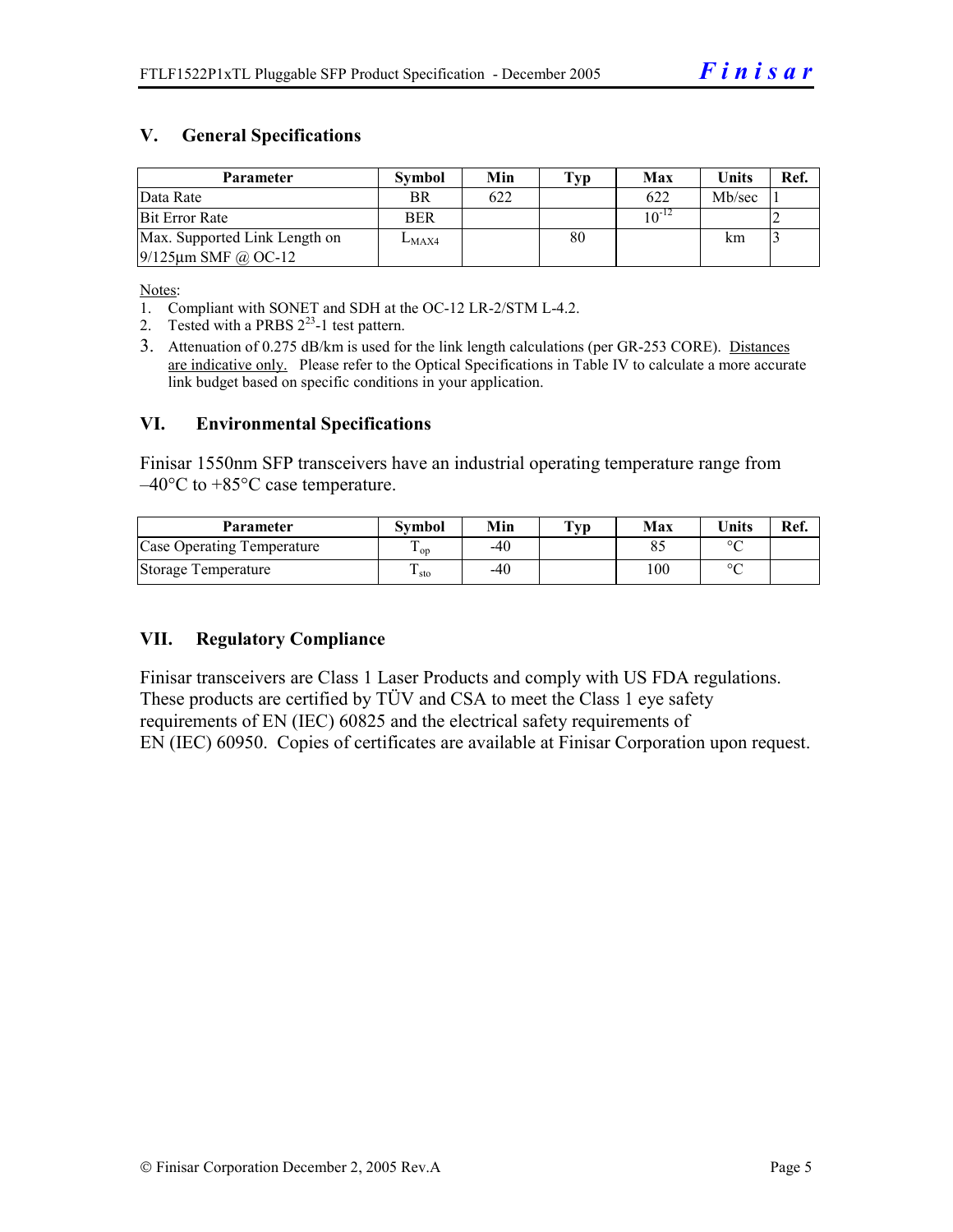#### **VIII. Digital Diagnostic Functions**

Finisar FTLF1522P1xTL SFP transceivers support the 2-wire serial communication protocol as defined in the SFP MSA<sup>1</sup>. It is very closely related to the  $E^2$ PROM defined in the GBIC standard, with the same electrical specifications.

The standard SFP serial ID provides access to identification information that describes the transceiver's capabilities, standard interfaces, manufacturer, and other information.

Additionally, Finisar SFP transceivers provide a unique enhanced digital diagnostic monitoring interface, which allows real-time access to device operating parameters such as transceiver temperature, laser bias current, transmitted optical power, received optical power and transceiver supply voltage. It also defines a sophisticated system of alarm and warning flags, which alerts end-users when particular operating parameters are outside of a factory-set normal range.

The SFP MSA defines a 256-byte memory map in  $E^2$ PROM that is accessible over a 2-wire serial interface at the 8 bit address 1010000X (A0h). The digital diagnostic monitoring interface makes use of the 8 bit address 1010001X (A2h), so the originally defined serial ID memory map remains unchanged. The interface is identical to, and is thus fully backward compatible with both the GBIC Specification and the SFP Multi Source Agreement. The complete interface is described in Finisar Application Note AN-2030: "Digital Diagnostics Monitoring Interface for SFP Optical Transceivers".

The operating and diagnostics information is monitored and reported by a Digital Diagnostics Transceiver Controller (DDTC) inside the transceiver, which is accessed through a 2-wire serial interface. When the serial protocol is activated, the serial clock signal (SCL, Mod Def 1) is generated by the host. The positive edge clocks data into the  $SFP$  transceiver into those segments of the  $E^2$ PROM that are not write-protected. The negative edge clocks data from the SFP transceiver. The serial data signal (SDA, Mod Def 2) is bi-directional for serial data transfer. The host uses SDA in conjunction with SCL to mark the start and end of serial protocol activation. The memories are organized as a series of 8-bit data words that can be addressed individually or sequentially.

For more information, please see the SFP MSA documentation<sup>1</sup> or Finisar Application Note AN-2030.

Digital diagnostics for the FTLF1522P1xTL are externally calibrated by default.

Please note that evaluation board FDB-1018 is available with Finisar ModDEMO software that allows simple to use communication over the 2-wire serial interface.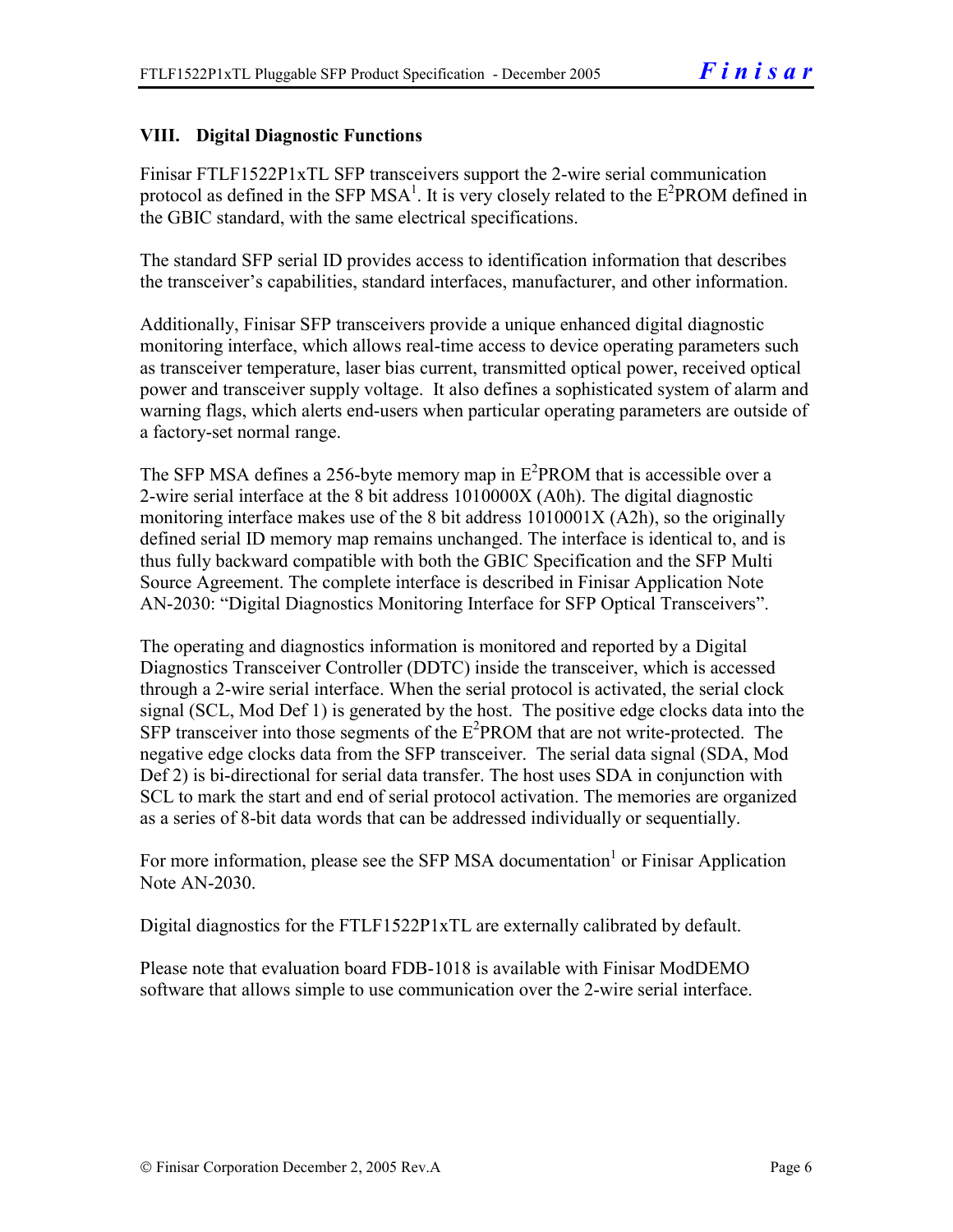#### **IX. Mechanical Specifications**

Finisar's Small Form Factor Pluggable (SFP) transceivers are compatible with the dimensions defined by the SFP Multi-Sourcing Agreement (MSA)<sup>3</sup>.



## **FTLF1522P1BTL**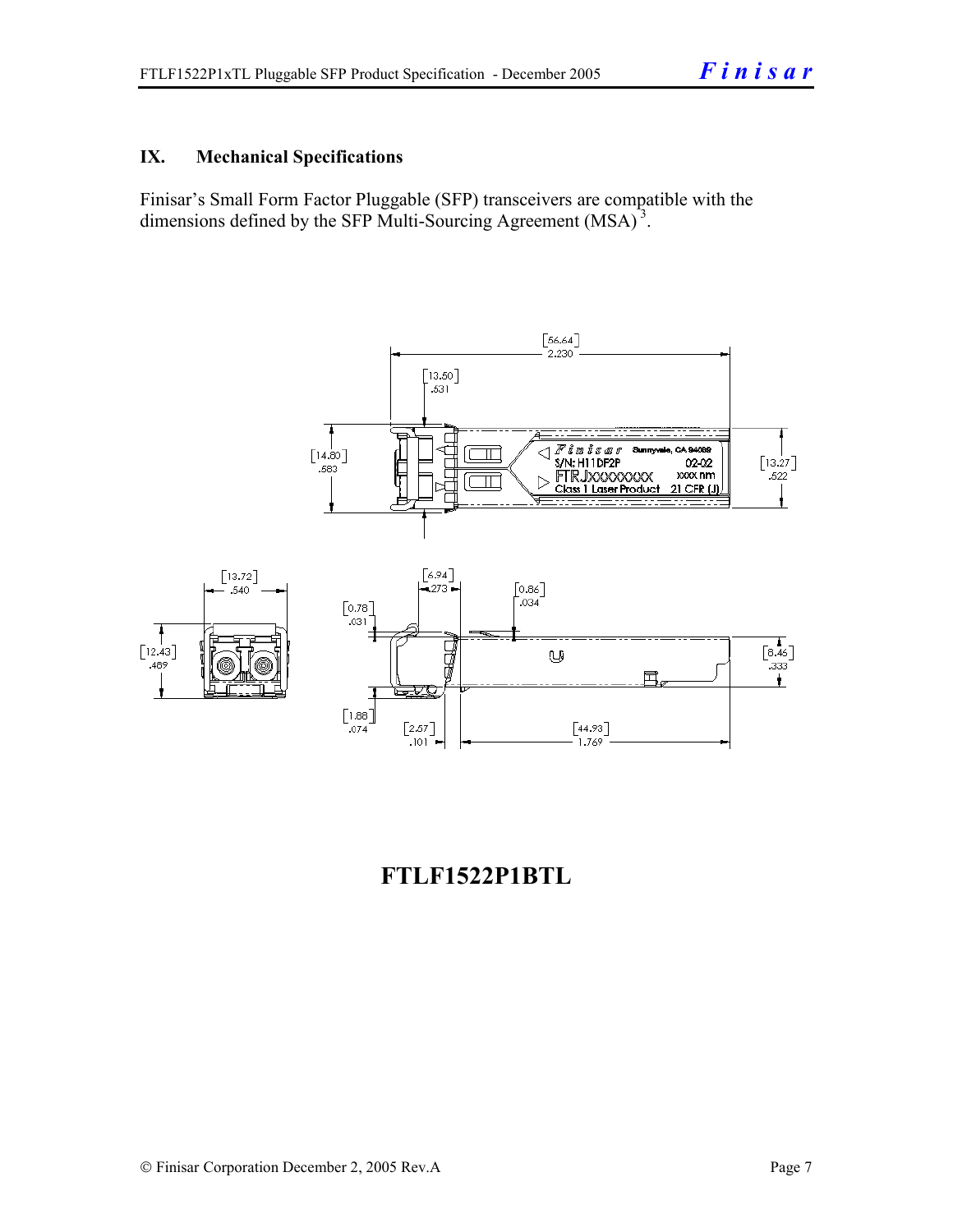



## **FTLF1522P1WTL**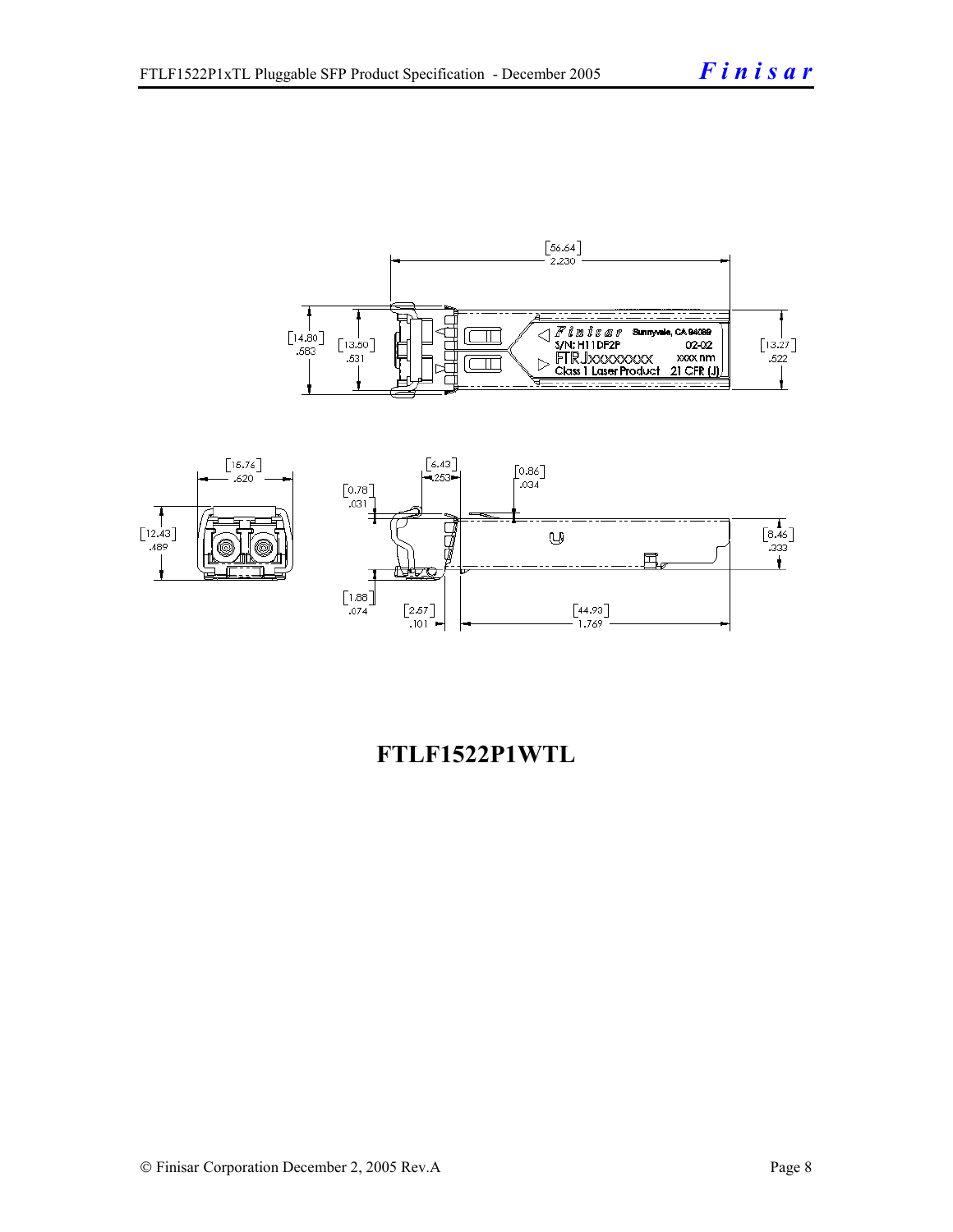### **X. PCB Layout and Bezel Recommendations**

 $\hat{\triangle}$ Through Holes are Unplated  $\Delta$ atum and Basic Dimension Established by Customer  $\triangle$ Rads and Vias are Chassis Ground, 11 Places

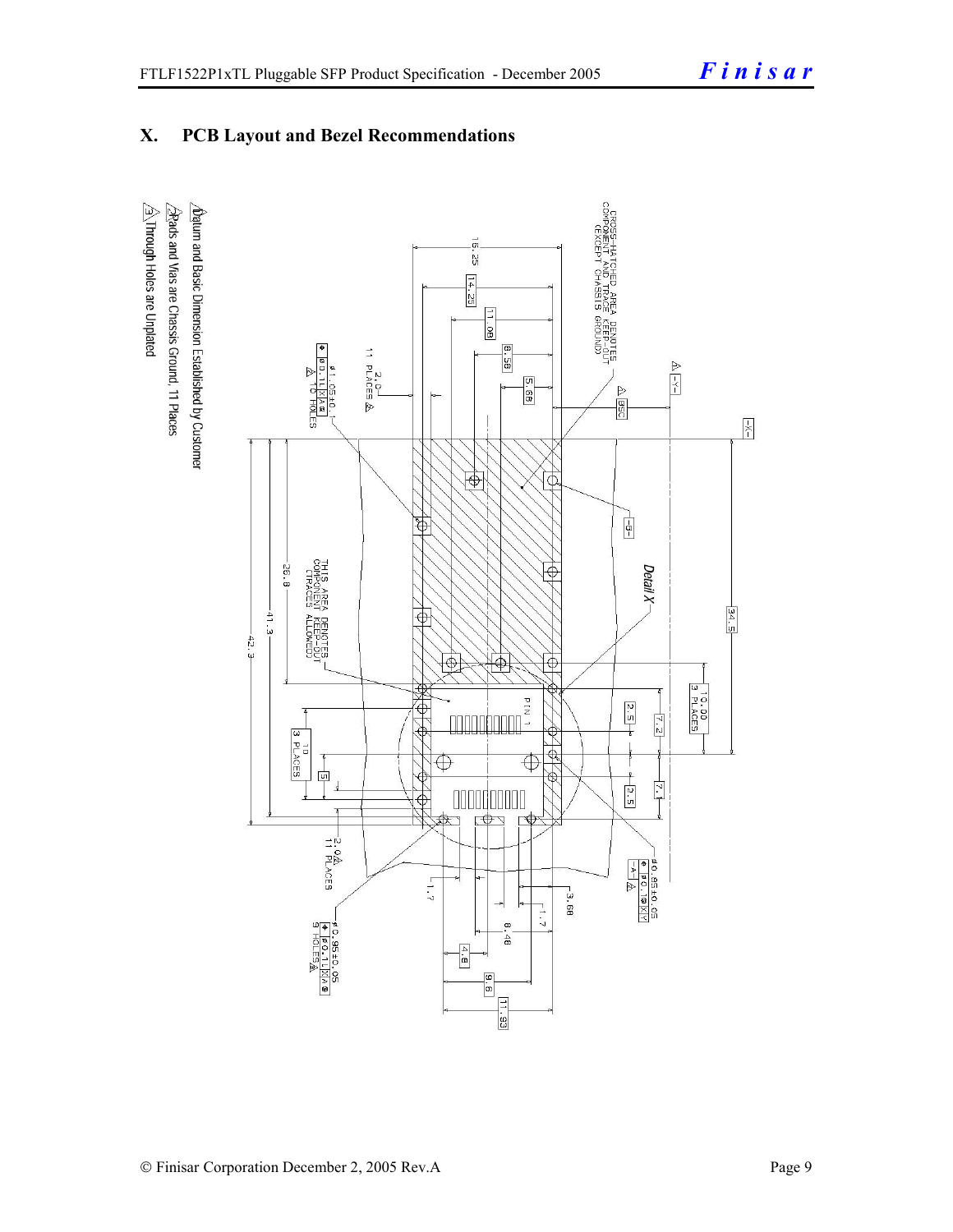

NOTES:

- $\triangle$  MINIMUM PITCH ILLUSTRATED, ENGLISH DIMENSIONS ARE FOR REFERENCE ONLY
- 2. NOT RECOMMENDED FOR PCI EXPANSION CARD APPLICATIONS